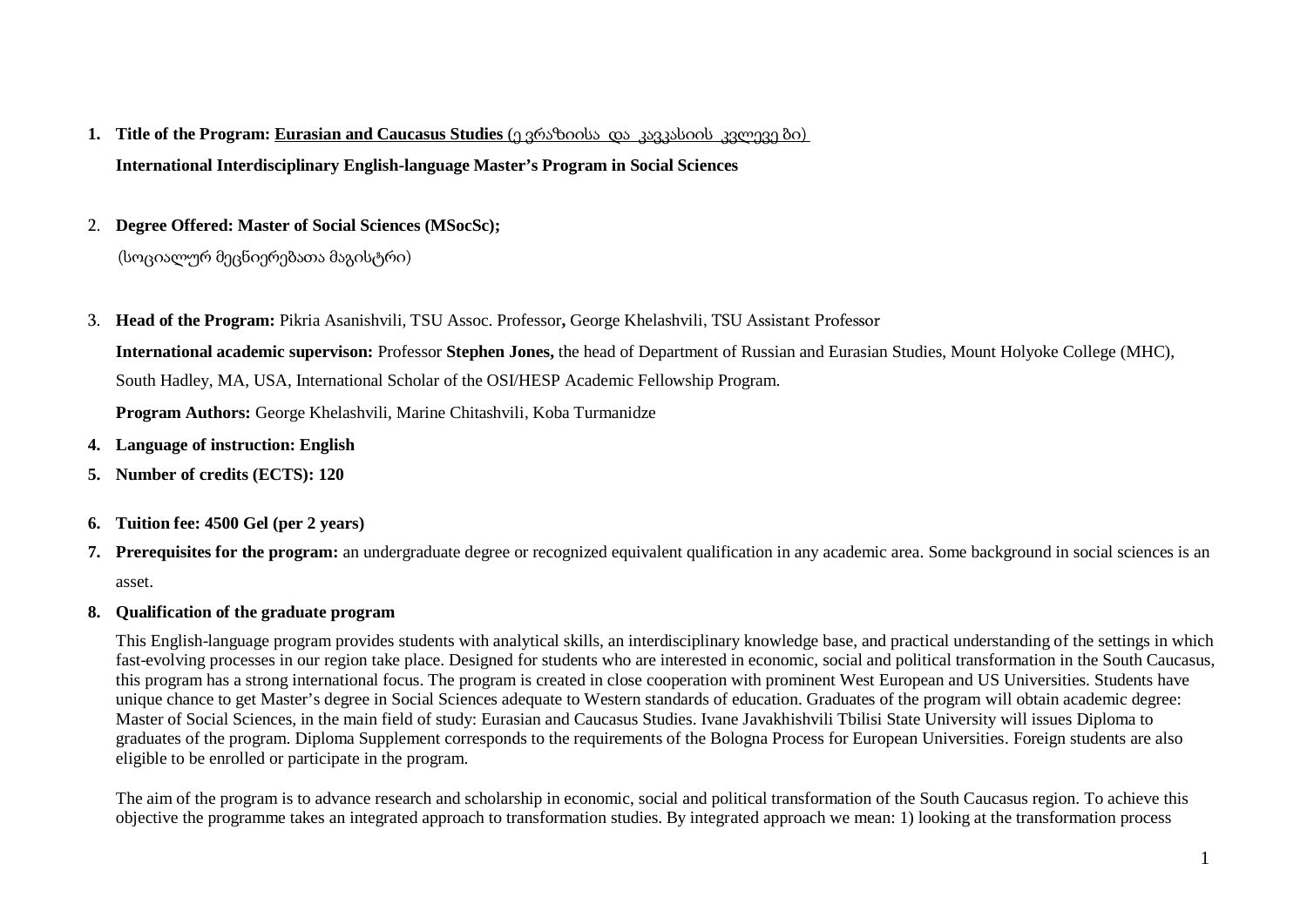through the lenses of different disciplines such as political science, international relations, economics, sociology, law and history; 2) combining theoretical, skills-oriented, and research courses in the curriculum. Additional objective of the program is to facilitate exchange of academic resources and promote research cooperation among the South Caucasus countries.

Students are instructed and supervised by TSU professors, local and international lecturers, Academic Fellowship Program fellows, professionals with work experience at international and local organizations. Guest lectures and workshops for students are regularly delivered by visiting professors from leading universities of Europe and North America. The language of instruction is English.

#### **Program Structure and content:**

The degree requires 120 ECTS credits and will take two calendar years (four semesters) from September 2011 to June 2013. The curriculum takes an integrated approach by combining theoretical and applied courses. In the first and second semesters students are required to earn 30 ECTS (total of 60 ECTS in both semesters); in the third semester students are required to earn 20 ECTS of study program. Totally the students have to earn 80 ECTS in courses and seminars of the program. The students are required to take internship in the third (fall) semester, and undergo intensive on-job training at the government agencies, local NGOs/think tanks, research institutes or international organizations (10 ECTS). Simultaneously to internship period, during whole III semester students work on their graduate thesis research proposal and have to undergo pre-defense of research proposal in March (beginning of IV semester). In the fourth semester the students work closely with their research supervisor to prepare Graduate thesis. Theses must feature the students' own research, and be defended in late June (30 ECTS).

Classes are small (less than 20 students) and include lectures and seminars given by Georgian and international faculty who have considerable academic and practical experience working in Universities, NGOs, think tanks and Government. Teaching will be collaborative, student-centered and skill-based. The program involves preparatory course in Academic Writing and Presentation Skills. Mandatory courses are delivered in I semester and include: Quantitative Research Methods-introduction to Applied Statistics, Philosophy of Social Sciences, Qualitative Research Methods, Transformation in the South Caucasus, Post- Soviet Politics and Public Policy Analysis. In the II semester students have elective courses in Foreign Policy Analysis, Culture and Identity in Changeable Society, International Organizations in the South Caucasus and EU Politics, Political History of the USSR, Research Methods in International Relations and one mandatory course – Introduction to Economics. In the third semester students are offered the following elective courses: Research Methods in International Relaions, Comparative Politics: From Authoritarianizm to Democracy with Adjectives, Nationalism: Theories and Practice, and International Peace an War. In the third semester students are required to take internship, which comprises 250 hours (including contact hours and independent work) and 10 ECTS. The whole fourth semester is dedicated to MA thesis preparation and defense. About 30% of courses are cross-listed with TSU Master's program *Deplomacy and Internatonal Relations.*

#### **9. Learning outcome**

|                      | After successful completion of the study program, the graduate commands                |
|----------------------|----------------------------------------------------------------------------------------|
|                      | theoretical foundations of Transition studies, including economic, social and          |
| <b>Knowledge and</b> | political transformation in the South Caucasus, and methods of research and            |
|                      | analysis of transformation related issues; Graduates acquire analytical skills, an     |
| <b>Awareness</b>     | interdisciplinary knowledge base, and practical understanding of the settings in       |
|                      | which fast evolving processes in the South Caucasus take place. Graduate is able to    |
|                      | conduct a selfsufficient scientific and analytical research in the field of transition |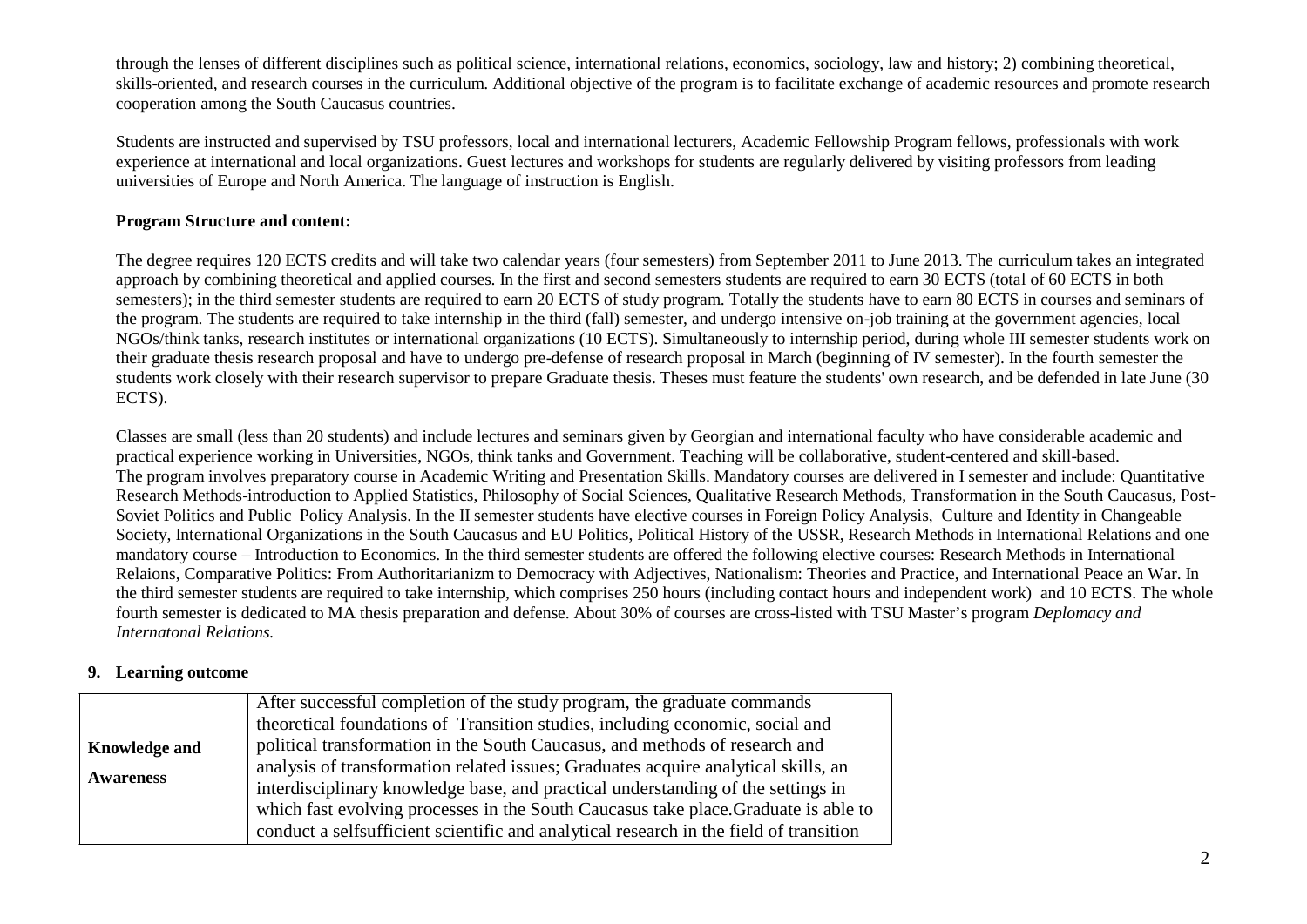|                                                                      | studies; is able to present the results of the research both orally and in writing.                                                                                                                                                                                                                                                                                                                                                                                                                                                                                                                                                                                                                                                                                                                                                     |
|----------------------------------------------------------------------|-----------------------------------------------------------------------------------------------------------------------------------------------------------------------------------------------------------------------------------------------------------------------------------------------------------------------------------------------------------------------------------------------------------------------------------------------------------------------------------------------------------------------------------------------------------------------------------------------------------------------------------------------------------------------------------------------------------------------------------------------------------------------------------------------------------------------------------------|
| <b>Application of</b><br><b>Knowledge/Practical</b><br><b>Skills</b> | Successful completion of the program will enable students to integrate the<br>knowledge of major theoretical approaches to economic, social and political<br>transformation with applied research and communications skills.<br>Graduates will be aware of activities of local, national and international<br>governmental and non-governmental organizations, and have potential to<br>participate in those activities; familiarity with methods of social research and<br>ability to apply these methods for studying transformation issues in the South<br>Caucasus and related aspects of social life. Thus, the program will prepare future<br>practitioners who plan to become researchers, policy-makers, civil servants,<br>professionals working for national and local representative bodies and non-profit<br>organizations. |
| General /<br><b>Transferable Skills</b>                              | Ability to conduct a research independently and present its results both in writing<br>and orally with the aid of appropriate computer software; ability to communicate<br>effectively with stakeholders, to participate in team work; ability to comprehend<br>and critically evaluate texts in English languages, as well as to produce original<br>ones.                                                                                                                                                                                                                                                                                                                                                                                                                                                                             |
| <b>Learning Skills</b>                                               | ability to continue studying on PhD level, conduct independent research                                                                                                                                                                                                                                                                                                                                                                                                                                                                                                                                                                                                                                                                                                                                                                 |
| <b>Reasoning</b>                                                     | Ability top plan and conduct research independently, critically engage with the<br>literature, interpret the analysis and communicate results; engage in dabates and<br>effective communication.                                                                                                                                                                                                                                                                                                                                                                                                                                                                                                                                                                                                                                        |
| <b>Values</b>                                                        | Normative assessment of international political developments; awareness about the<br>scholar's responsibility for the society; developing cultural relativism and cultural<br>tolerance, respecting ethnic minorities and developing the strategies of peaceful<br>coexistence in a multicultural society.                                                                                                                                                                                                                                                                                                                                                                                                                                                                                                                              |

The courses of the Master's program are oriented to give students appropriate theoretical knowledge as well as special skills necessary to carry out academic research, skills of oral communication and presentation or skills of team work. The following matrix of competences well disaplays the skills and values obtained through the courses:

### **10. Grading scheme**

| <b>Scores</b> | <b>Evaluation</b>  | <b>Classification</b> | GPA |
|---------------|--------------------|-----------------------|-----|
|               |                    | of Evaluation         |     |
| 91%-100%      | "Excellent"<br>`A) | Positive              | 4.0 |
| 81\%-90\%     | "Very good"<br>B)  | Positive              | 3.0 |
| 71%-80%       | "Good"             | Positive              | 2.0 |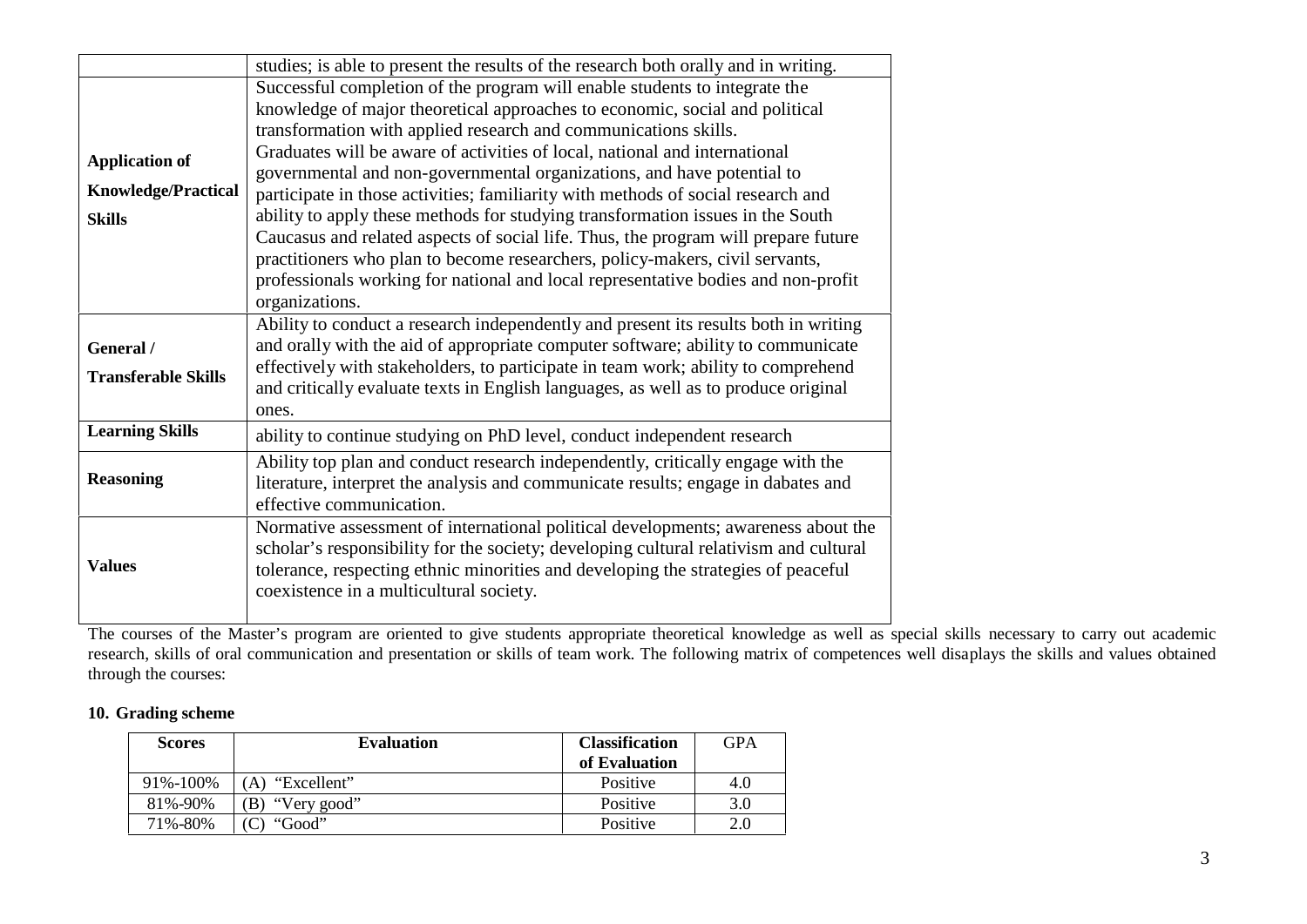| 61%-70%      | "Satisfactory"                          | Positive | 1.0 |
|--------------|-----------------------------------------|----------|-----|
| 51%-60%      | "Sufficient"<br>E)                      | Positive | 0.5 |
| 41%-50%      | (FX) "Marginal Fail"                    | Negative | 0.0 |
|              | Failed with the right to resit an exam) |          |     |
| $0\% - 40\%$ | $(F)$ "Fail"                            | Negative | 0.0 |
|              | (Has to retake the course)              |          |     |

#### **11. Career Opportunities**

Graduates completing their degree with the Eurasian and Caucasus Studies Master's Program will be able to:

- Carry out research in transition studies and on topics related to social, economic and political transformation in the South Caucasus region
- Develop policy recommendations related to the challenges of on-going transformation in South Caucasus countries
- Work as policy-practitioners at government ministries, international organizations, NGOs
- Hold research and teaching positions at universities, think-tanks, and research centers
- Prepare for study abroad for Master's degree or PhD.

### **12. Admission Requirements**

- Candidates who have BA degree or HE 5 year studies graduation diploma are eligible to submit their applications. However, it is desirable that the candidates have successfully completed undergraduate degrees in one of the following fields: International Relations; Political Science; Sociology; Journalism; International Law; Political Geography; International Economics; Law; Foreign Languages. Current students expecting to graduate in summer 2012 are eligible to apply. No prior working experience is required;
- English language proficiency level B2 demonstrated either by taking the corresponding examination at TSU Language Center or submitting standardized English Language test scores (TOEFL IBT 87 or equivalent on IELTS, Cambridge, etc.);
- Complete application package: TSU application form; certified copies and translations (if applicable) of Bachelor's degree certificate/Diploma, transcripts, language test scores if any, copy of ID card/ passport, documents certifying status regarding the military service (for Georgian male applicants only);
- Written examination:
- Interview with the admissions committee;
- National Graduate Exams (for Georgian applicants only. Non-resident applicants should submit the documentations to the Ministry of Education and Science accordingly to decree # 725 to be admitted on the program without passing National Graduate Exams).

## **13. Admission Examinations**

- **Examination Committee:**
	- Koba Turmanidze
	- Nani Macharashvili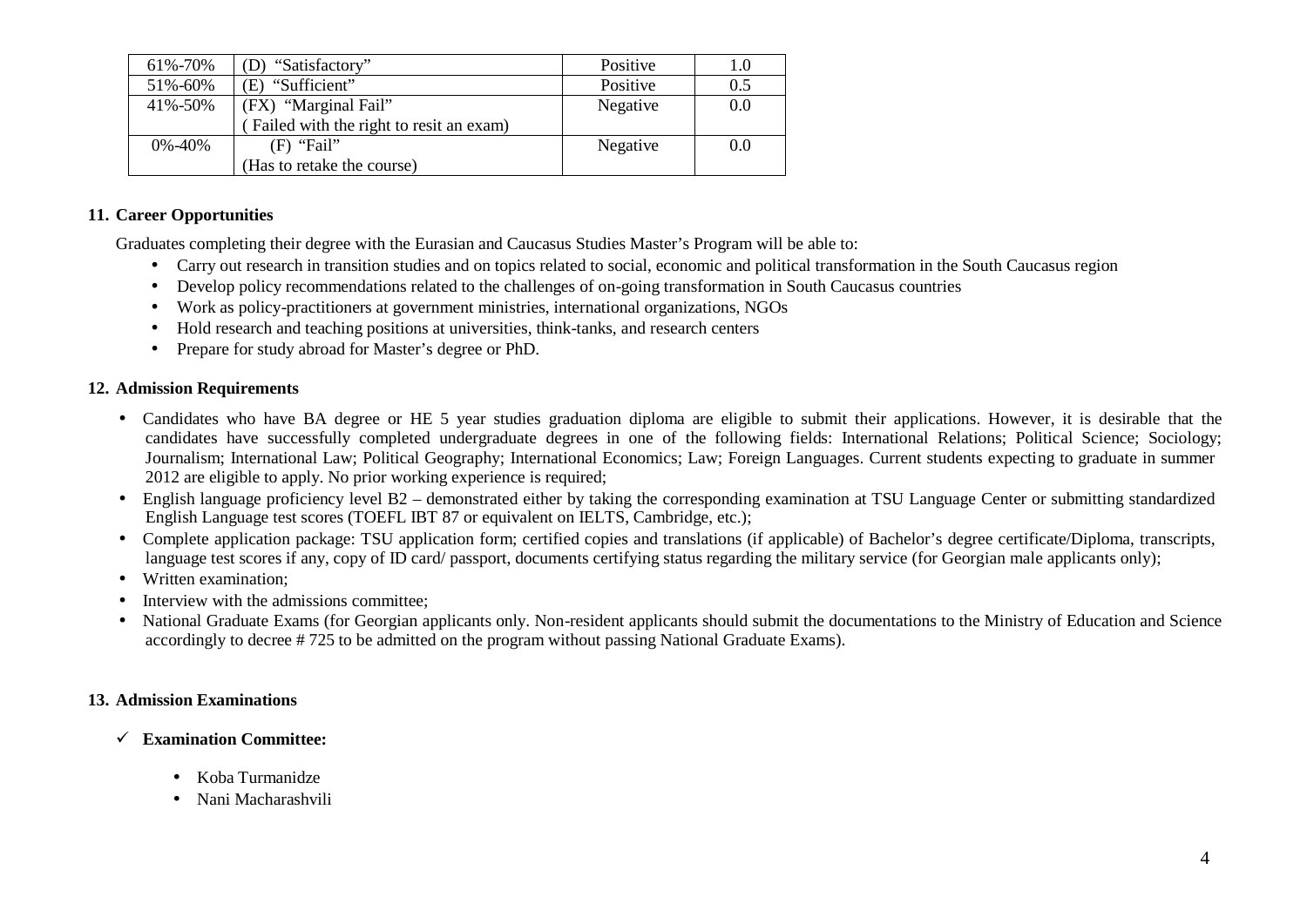#### **Appeal Committee:**

- Marine Chitashvili
- **Examination Format:**
	- Written Examination (applicants write two short essays in response to essay questions) 40% of overallscore
	- English test (B2 level) 20 % of overall score
	- $\bullet$  Interview 40% of overall score
	- National exam for Master's programs pass/fail

**14. TSC Faculty** *(Please see appendix 2 for TSC faculty CVs):*

- Pikria Asanishvili, Assoc. Professor at TSU
- George Khelashvili, Assistant professor at TSU, AFP returning fellow
- Tamar Tskhadadze, PhD, associate professor at TSU
- Tamar Khuntsaria, PhD candidate, AFP returning fellow
- Koba Turmanidze, PhD candidate, assistant professor at TSU, AFP returning fellow
- Nana Macharashvili, PhD, associate professor at TSU
- George Mchedlishvili, PhD, AFP returning fellow
- Andrew Hargreaves, PhD, guest professor
- Khatuna Salukvadze, PhD candidate, AFP returning fellow
- Levan Natroshvili, guest professor
- Lia Tsuladze, PhD, associate professor at TSU
- Timothy Blauvelt, PhD, guest professor
- Davit Matsaberidze, assistant professor at TSU, AFP returning fellow
- Nodar Tangiashvili, AFP returning fellow

\* Please find enclosed the program structure as appendixes #2 / იხილეთ პროგრამის სტრუქტურა ქართულ ენაზე დანართი 2-ის სახით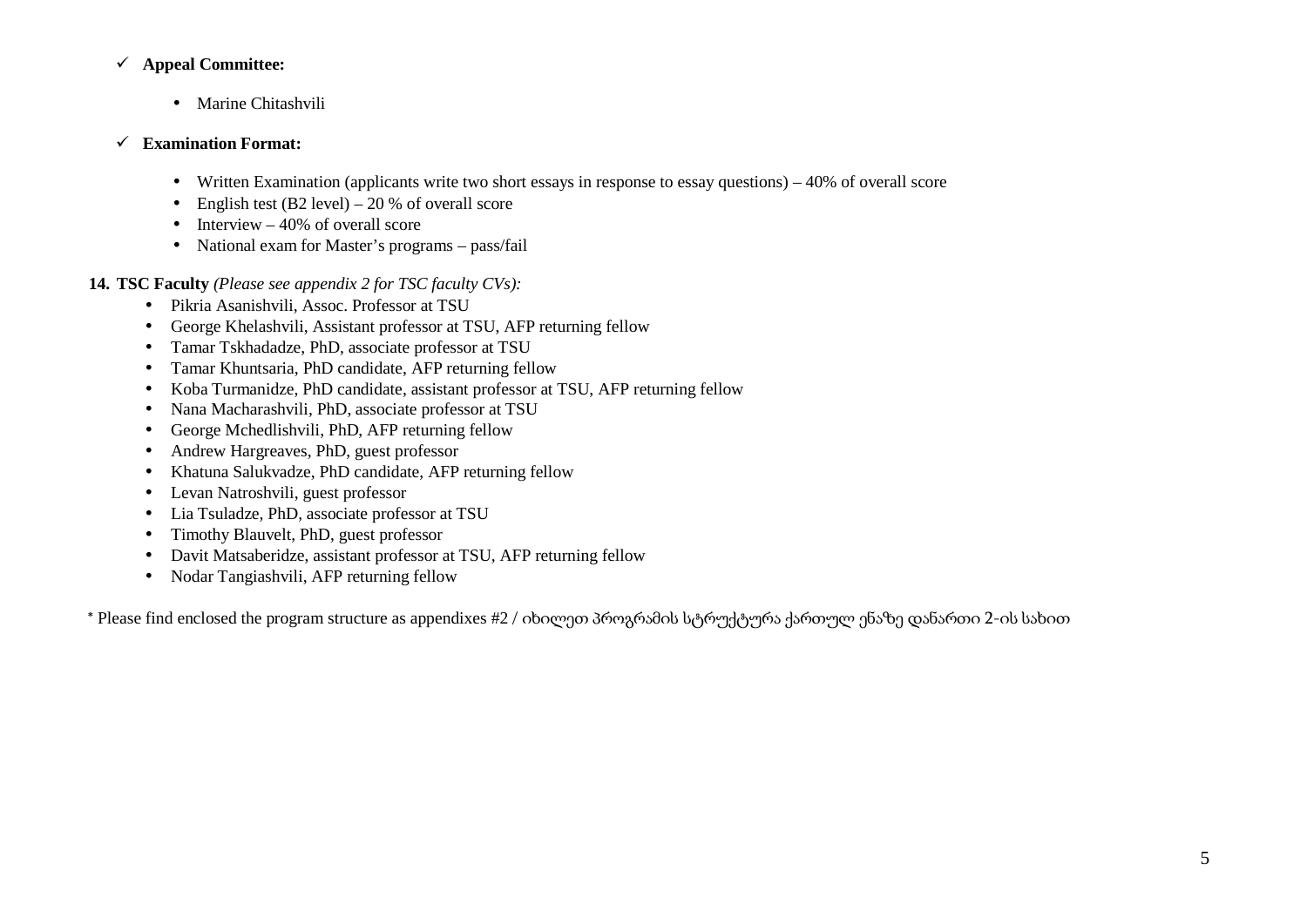## სასწავლო გეგმა

# ფაკულტეტი:სოციალურ და პოლიტიკურ მეცნიერებათა / Faculty of Social and Political Sciences

ინსტიტუტი / დეპარტამენტი / კათედრა / მიმართულება: ინ ტერდ ისციპ ლინურ ი, საე რთ აშორისო ინ გლისურ ენ ოვანი სამაგ ისტრო პ რო გრამა,

Interdisciplinary, International, English-language Master's prog ram

სასწავლო პროგრამის სახელწოდება: ე ვრაზიისა და კავკა სიის კვლევე ბი / Eurasian and Caucasus Studies

სწავლების საფეხური:მაგისტრატურა/ Master's level

სასწავლო პროგრამის ხელმძღვანელი/კოორდინატორი:

- ფიქრია ასანიშვილი, თსუ-ს სოციალურ და პოლიტიკურ მეცნიერებათა ფაკულტეტის ასოცირებული პროფესორი

აკადემიური საბჭოს მიერ სასწავლო პროგრამის დამტკიცების თარიღი, დადგენილების ნომერი: დადგენილება **38/2012, 28.05.2012**

სასწავლო პროგრამის ამოქმედების თარიღი (სასწავლო წელი):2012-2013 სასწავლო წელი / 2013 – 2013 Academic Year

| სასწავლო კურსის დასახელება<br>Course Title | სასწავლო<br>კურსის | საკონტაქტ<br>$\omega$ | ლექტორი/<br>ლექტორები | კრედიტე<br>ბის |   | კრედიტების განაწილება<br>Distribution of credits |     |    |
|--------------------------------------------|--------------------|-----------------------|-----------------------|----------------|---|--------------------------------------------------|-----|----|
|                                            | სტატუსი:           |                       |                       | საერთო         |   | სემესტრები / Semesters                           |     |    |
|                                            | სავალდებულო,       | ებელი                 | Lecturer/             | რაოდენო        |   |                                                  |     |    |
|                                            | არჩევითი           | მუშაობის              | Lecturers             | ზა             |   |                                                  |     |    |
| $N^{\circ}$                                | Course status      | საათების              |                       | Total          |   |                                                  |     |    |
|                                            | (Compulsory /      | რაოდენობა             |                       | number of      |   |                                                  |     |    |
|                                            | Elective)          | Contact               |                       | <b>ECTS</b>    |   |                                                  | III | IV |
|                                            |                    | hours $/$             |                       | credit         |   |                                                  |     |    |
|                                            |                    | independent           |                       |                |   |                                                  |     |    |
|                                            |                    | work hours            |                       |                |   |                                                  |     |    |
| Compulsory courses/სავალდებულო კურსები:    |                    |                       |                       |                |   |                                                  |     |    |
| Qualitative Research Methods/              | Compulsory         | 30/95                 | Tamar Khuntsaria      | 5              | X |                                                  |     |    |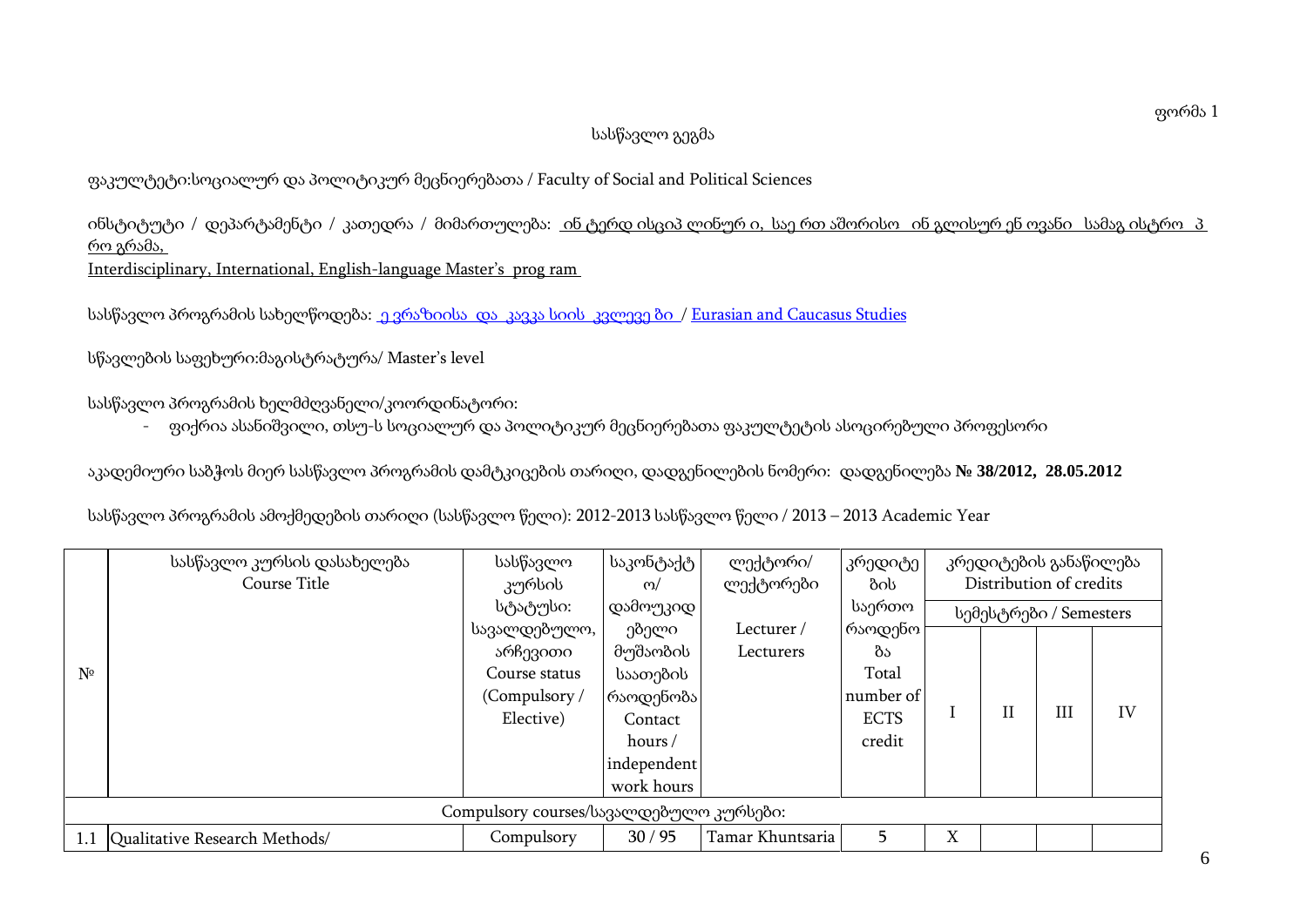|     | თვისებრივი კვლევის მეთოდები                                                                                                                                                                            | სავალდებულო               |       | თამარ ხუნწარია                                |   |             |                           |                           |  |
|-----|--------------------------------------------------------------------------------------------------------------------------------------------------------------------------------------------------------|---------------------------|-------|-----------------------------------------------|---|-------------|---------------------------|---------------------------|--|
|     | 1.2 Quantitative Research Methods – Introduction<br>to Applied Statistics/<br> რაოდენობრივი კვლევის მეთოდები -<br>შესავალი გამოყენებით სტატისტიკაში                                                    | Compulsory<br>სავალდებულო | 30/95 | Tamar Jugheli<br>თამარ ჯუღელი                 | 5 | X           |                           |                           |  |
| 1.3 | International Economics/<br>საერთაშორისო ეკონომიკა                                                                                                                                                     | Compulsory<br>სავალდებულო | 30/95 | Levan Natroshvili<br>ლევან<br>ნატროშვილი      | 5 | $\mathbf X$ |                           |                           |  |
| 1.4 | Transformation in the South Caucasus/<br>ტრანსფორმაცია სამხრეთ კავკასიაში                                                                                                                              | Compulsory<br>სავალდებულო | 30/95 | Pikria Asanishvili<br>ფიქრია<br>ასანიშვილი    | 5 | $\mathbf X$ |                           |                           |  |
| 1.5 | Public Policy Analysis/<br>საჯარო პოლიტიკის ანალიზი                                                                                                                                                    | Compulsory<br>სავალდებულო | 30/95 | Nodar<br>Tangiashvili<br>ნოდარ<br>ტანგიაშვილი | 5 | $\mathbf X$ |                           |                           |  |
| 1.6 | Philosophy of Social Sciences/<br>სოციალურ მეცნერებათა ფილოსოფია                                                                                                                                       | Elective<br>არჩევითი      | 30/95 | Tamar Tskhadadze<br>თამარ ცხადაძე             | 5 |             | $\mathbf X$               |                           |  |
|     | 1.7 International Organizations and European<br>Politics in the South Caucasus<br>საერთაშორისო ორგანიზაციები და<br>ევროკავშირის პოლიტიკა სამხრეთ<br>კავკასიაში                                         | Compulsory<br>სავალდებულო | 30/95 | Tamar Khuntsaria<br>თამარ ხუნწარია            | 5 |             | $\mathbf X$               |                           |  |
| 1.8 | Political History of USSR/<br>∣საბჭოთა კავშირის პოლიტიკური ისტორია                                                                                                                                     | Elective<br>არჩევითი      | 30/95 | <b>Timothy Blauvelt</b><br>ტიმ ბლაუველტი      | 5 |             | $\mathbf X$               |                           |  |
| 1.9 | Public Policy in the Develped and developing<br>Countries<br>საჯარო პოლიტიკა განვითარებულ და<br>განვითარებად ქვეყნებში                                                                                 | Compulsory<br>სავალდებულო | 30/95 | Nodar<br>Tangiashvili<br>ნოდარ<br>ტანგიაშვილი | 5 |             | $\boldsymbol{\mathrm{X}}$ |                           |  |
|     | 1.11 Theories of International Relations (cross-listing<br>from Diplomacy and IR program)<br>საერთაშორისო ურთოერთობების თეორიები<br>(დიპლომატიისა და საერთაშორისო<br>პოლიტიკის სამაგისტრო პროგრამიდან) | Compulsory<br>სავალდებულო | 30/95 | Eka Akobia<br>ეკა აკობია                      | 5 |             |                           | $\boldsymbol{\mathrm{X}}$ |  |
|     | SUM Number of ECTS credits for compulsory courses by Semesters:                                                                                                                                        |                           |       |                                               |   | 25          | 25                        | 5                         |  |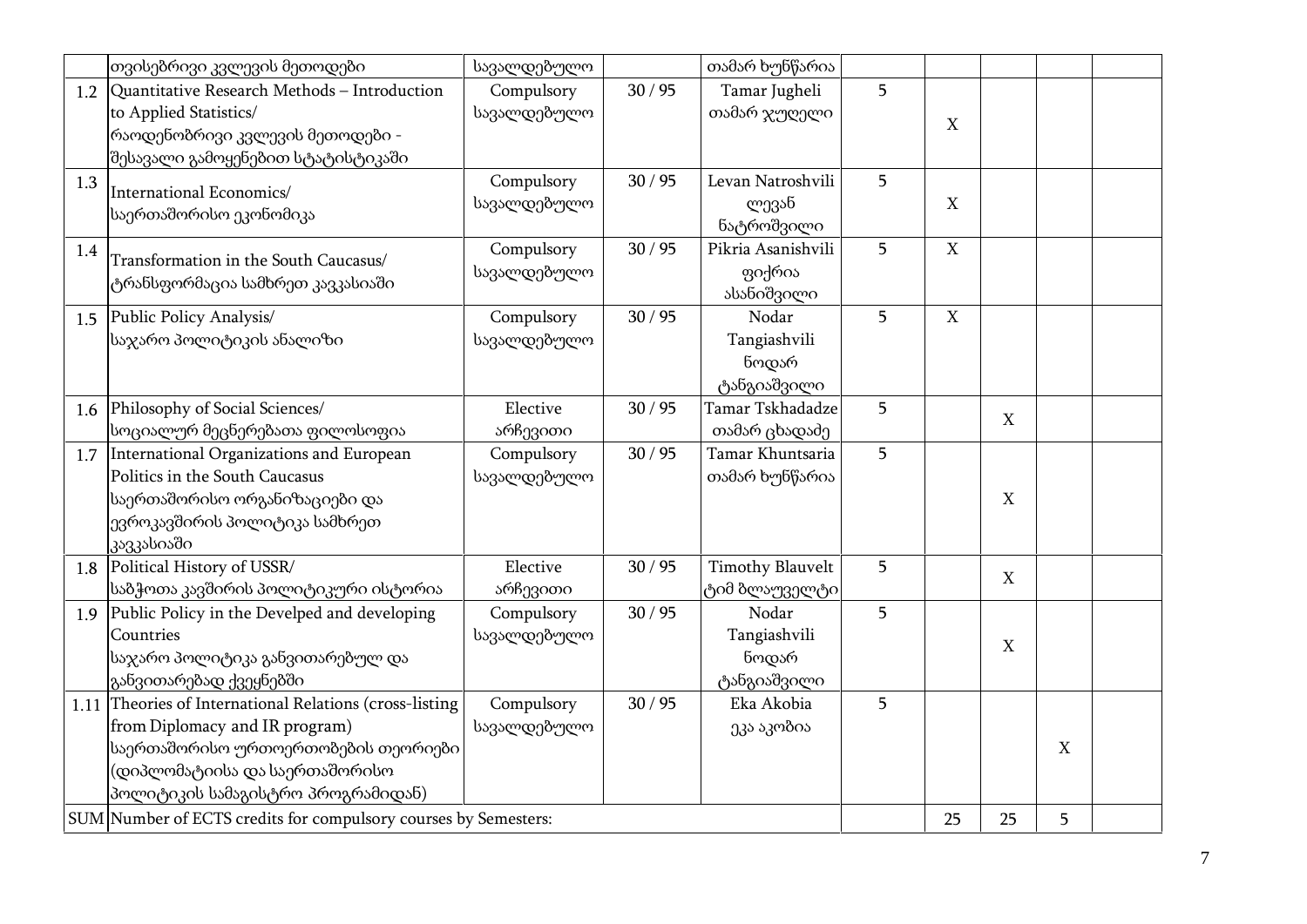|     | კრედიტების რაოდენობა სავალდებულო კურსებში სემესტრების მიხედვით                                                                                                            |                                    |       |                                                 |   |             |                  |  |
|-----|---------------------------------------------------------------------------------------------------------------------------------------------------------------------------|------------------------------------|-------|-------------------------------------------------|---|-------------|------------------|--|
|     |                                                                                                                                                                           | Elective courses/არჩევითი კურსები: |       |                                                 |   |             |                  |  |
| 2.1 | Regional Conflict and Security in the South<br>Caucasus/<br> რეგიონული კონფლიქტი და უსაფრთხოება <br>სამხრეთ კავკასიაში                                                    | Elective<br>არჩევითი               | 30/95 | Mikheil<br>Shavtvaladze<br>მიხელი<br>შავთვალაძე | 5 | X           |                  |  |
| 2.2 | International Security (cross-listing from<br>Diplomacy and IR program)<br>საერთაშორისო უსაფრთხოება<br>(დიპლომატიისა და საერთაშორისო<br>პოლიტიკის სამაგისტრო პროგრამიდან) | Elective<br>არჩევითი               | 30/95 | David Chochua<br>დავით ჭოჭუა                    | 5 | $\mathbf X$ |                  |  |
| 2.3 | Post-Soviet Politics/<br>პოსტ-საბჭოთა პოლიტიკა                                                                                                                            | Elective<br>არჩევითი               | 30/95 | Nikoloz<br>Samkharadze<br>ნიკოლოზ<br>სამხარაძე  | 5 |             | X                |  |
| 2.4 | Foreign Policy Analysis/<br>საგარეო პოლიტიკის ანალიზი                                                                                                                     | Elective<br>არჩევითი               | 30/95 | Khatuna<br>Salukvadze<br>ხათუნა<br>სალუქვაძე    | 5 |             | $\boldsymbol{X}$ |  |
| 2.5 | Culture and Identities in Changeable Society/<br>კულტურა და იდენტობები ცვალებად<br>საზოგადოებაში                                                                          | Elective<br>არჩევითი               | 30/95 | Lia Tsuladze<br>ლია წულაძე                      | 5 |             | $\mathbf X$      |  |
| 2.6 | EU and Democratization in the Post-Soviet<br>States/<br>ევროკავშირი და დემოკრატიზაცია პოსტ-<br>საბჭოთა ქვეყნებში                                                          | Elective<br>არჩევითი               | 30/95 | Tamar Khuntsaria<br>თამარ ხუნწარია              | 5 |             | X                |  |
| 2.7 | History of European Integration/<br>ევროპული ინტეგრაციის ისტორია                                                                                                          | Elective<br>არჩევითი               | 30/95 | Levan<br>Makhashvili<br>ლევან<br>მახაშვილი      | 5 |             | X                |  |
| 2.8 | Remembering the Soviet Past in Georgia:<br>Between Memory and History/<br>საბჭოთა წარსულის მოგონება<br>საქართველოში: მეხსიერებასა და ისტორიას                             | Elective<br>არჩევითი               | 30/95 | Oliver Reisner<br>ოლივერ<br>რაისნერი            | 5 |             | X                |  |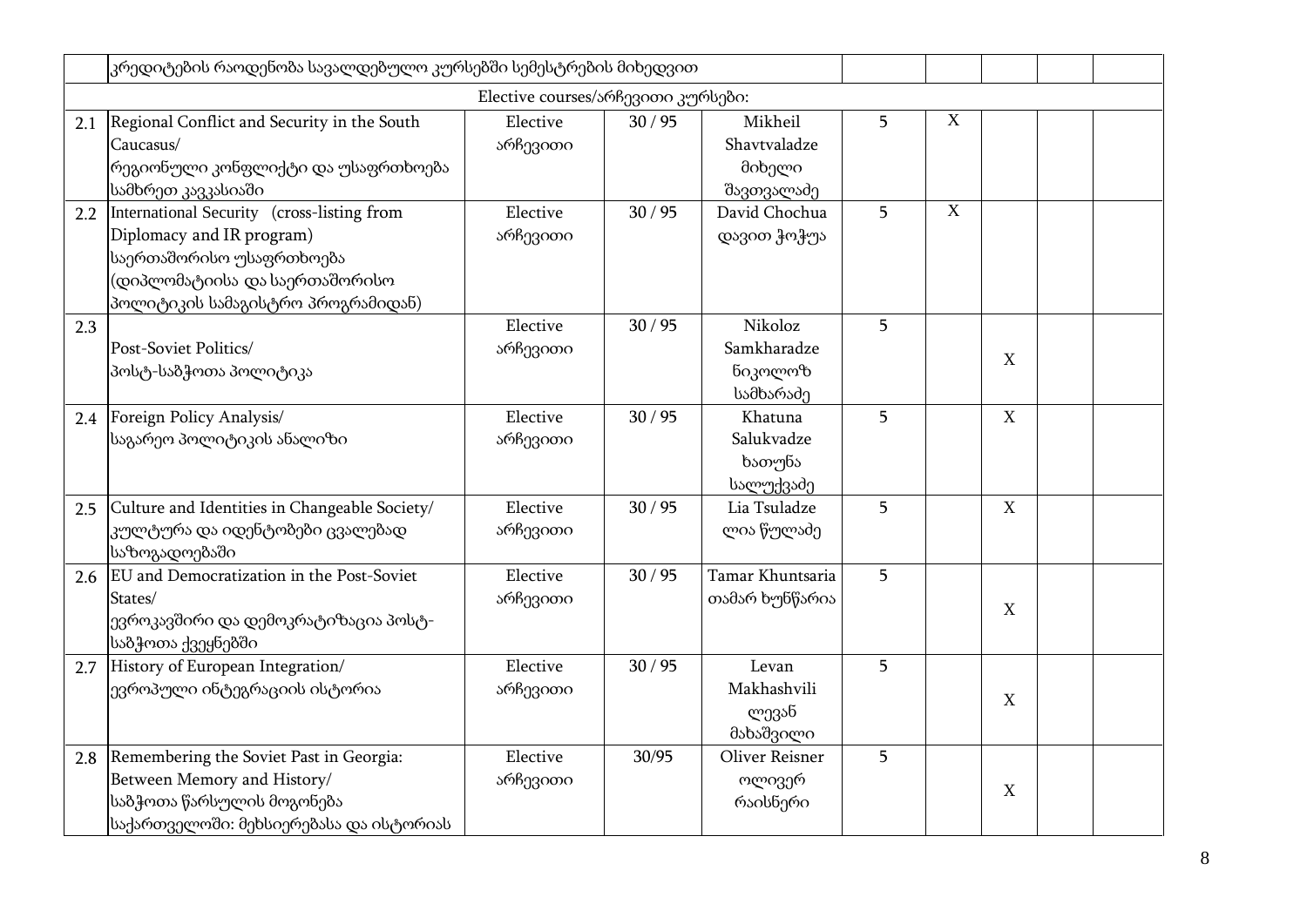|     | შორის                                                                                                                                                                                                             |                      |       |                                                 |   |    |    |                |  |
|-----|-------------------------------------------------------------------------------------------------------------------------------------------------------------------------------------------------------------------|----------------------|-------|-------------------------------------------------|---|----|----|----------------|--|
| 2.9 | Foreign Policy of Russia/<br>რუსეთის საგარო პოლიტიკა                                                                                                                                                              | Elective<br>არჩევითი | 30/95 | Ketevan<br>Chumbadze<br>ქეთევან ჭუმბაძე         | 5 |    |    | $\mathbf X$    |  |
|     | 2.10 Theory and Method in IR/<br>თეორია და მეთოდები საერთაშორისო<br>ურთოერთობებში                                                                                                                                 | Elective<br>არჩევითი | 30/95 | Giorgi Khelashvili<br>გიორგი<br>ხელაშვილი       | 5 |    |    | $\overline{X}$ |  |
|     | 2.11 Comparative Politics: From Authoritarianism to<br>Democracy with Adjectives/ შედარებითი<br>პოლიტიკა: ავტორიტარიანიზმიდან<br>დემოკრატიამდე კითხვის ნიშნის ქვეშ                                                | Elective<br>არჩევითი | 30/95 | Koba Turmanidze<br>კობა თურმანიძე               | 5 |    |    | $\mathbf X$    |  |
|     | 2.12 Nationalism Studies: Theory and Practice/<br>ნაციონალიზმის კვლევები: თეორია და<br>პრაქტიკა                                                                                                                   | Elective<br>არჩევითი | 30/95 | David<br>Matsaberidze<br>დავით<br>მაცაბერიძე    | 5 |    |    | $\mathbf X$    |  |
|     | 2.13 Political Problems in the Middle East (cross-<br>listing from Diplomacy and IR program)/<br>ახლო აღმოსავლეთის პოლიტიკური<br>პრობლემები (დიპლომატიისა და<br>საერთაშორისო პოლიტიკის სამაგისტრო<br>პროგრამიდან) | Elective<br>არჩევითი | 30/95 | Revaz<br>Gachechiladze<br>რევაზ<br>გაჩეჩილაძე   | 5 |    |    | $\overline{X}$ |  |
|     | 2.14 European Neighborhood Policy/<br>ევროკავშირის სამეზობლო პოლიტიკა                                                                                                                                             | Elective<br>არჩევითი | 30/95 | Mikheil<br>Shavtvaladze<br>მიხეილ<br>შავთვალაძე | 5 |    |    | $\mathbf X$    |  |
|     | 2.15 ლათინური ამერიკის პოლიტიკა                                                                                                                                                                                   | Elective<br>არჩევითი | 30/95 | ლ. პალმა                                        | 5 |    |    | $\mathbf X$    |  |
|     | 2.16 International Peace and War/<br>საერთაშორისო მშვიდობა და ომი                                                                                                                                                 | Elective<br>არჩევითი | 30/95 | Andrew<br>Hargreaves<br>ენდრიუ<br>ჰარგრივსი     | 5 |    | X  |                |  |
|     | SUM Number of ECTS credits in elective courses by semesters:<br>კრედიტების რაოდენობა არჩევით კურსებში სემესტრების მიხედვით                                                                                        |                      |       |                                                 |   | 10 | 30 | 30             |  |